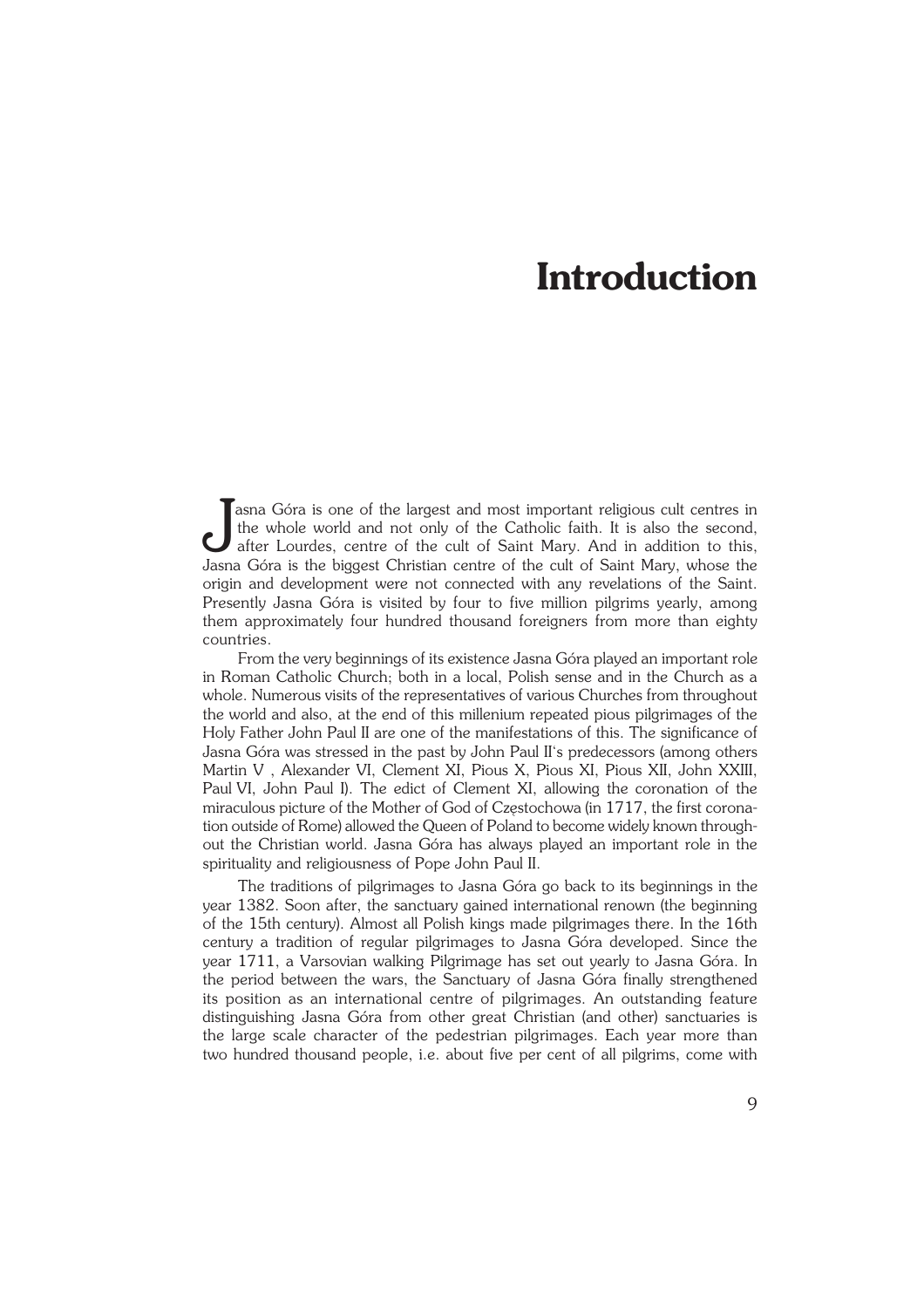*Introduction*

 $\Gamma$ 

such groups. This fact places the Jasna Góra centre at one of the highest ranks on an international scale. In Europe, Jasna Góra has played the role of a place promoting and reviving the idea of pedestrian pilgrimages. These ideas of Jasna Góra have already reached other continents. The large scale character of the pedestrian pilgrimages to Jasna Góra causes them to be considered as migration movements on a mass scale, both in Europe and in Poland.

A holy icon is the object of the cult at the Jasna Góra Sanctuary. This picture of the Mother of God on one hand, charms with its extraordinariness and on the other, the Black Madonna spreads maternal warmth which can be immediately felt by each pilgrim at his first meeting with her. The popularity of the cult is the result of the fame of the Mother of God of Częstochowa and her role in the history of the Polish nation. Close bonds between the cult of Saint Mary and patriotic matters caused, that during the times of partition or totalitarian regimes, Jasna Góra to become a symbol of national unity for all Poles. The Holy Picture is often seen to play the role as the second emblem of Poland. One should stress that in the case of Poland, religious consciousness became connected with national consciousness, a phenomenon unknown in other European countries. The cult of the Mother of God of Częstochowa developed simultaneously in almost all countries of Europe and outside it. Polish immigrants and missionaries added to the popularisation of this cult beyond Polish borders. During the celebrations of the millennial anniversary of the baptism of Poland (1966), pictures of the Black Madonna could be seen in all Polish churches around the world. Consecutive peregrinations of the copies of Jasna Góra icon are another important element in preserving the importance of the centre, incomparable with any other in Poland. The peregrinations of the pictures of the Black Madonna promoted the example of the motherland abroad as well.

Following the history of Jasna Góra, one pays particular attention to its influence on Polish and European culture. Such manifestations can be seen mainly in fine arts, literature and music. These traditions go back to the very beginnings of the sanctuary. Almost all of the greatest Polish writers and poets made pilgrimages to Jasna Góra. This strong connection between national culture and the place of religious cult is a phenomenon on a world scale.

For many centuries now, Jasna Góra has been an important link in the process of mutual influence between the two main currents of Christianity − Western Christianity (Catholicism) and Eastern Christianity (Orthodox and Greek Catholics). Let us recall that in 1813 the Orthodox Church of Russia introduced a liturgical holiday of the Częstochowa Icon on the 6th of March. The Jasna Góra centre is situated in the middle of Europe. This geographical position can be described as an ecumenical position. The wide and easy access to the sanctuary allows it to play a special role as a central point, influencing all geographical directions of the one, fundamentally Christian, Europe, especially to the east and west.

One should also remember that Jasna Góra is the most important pilgrimage centre in Central and Eastern Europe and the greatest Christian sanctuary to the east of France. We have not always been aware of the great significance of Jasna

┑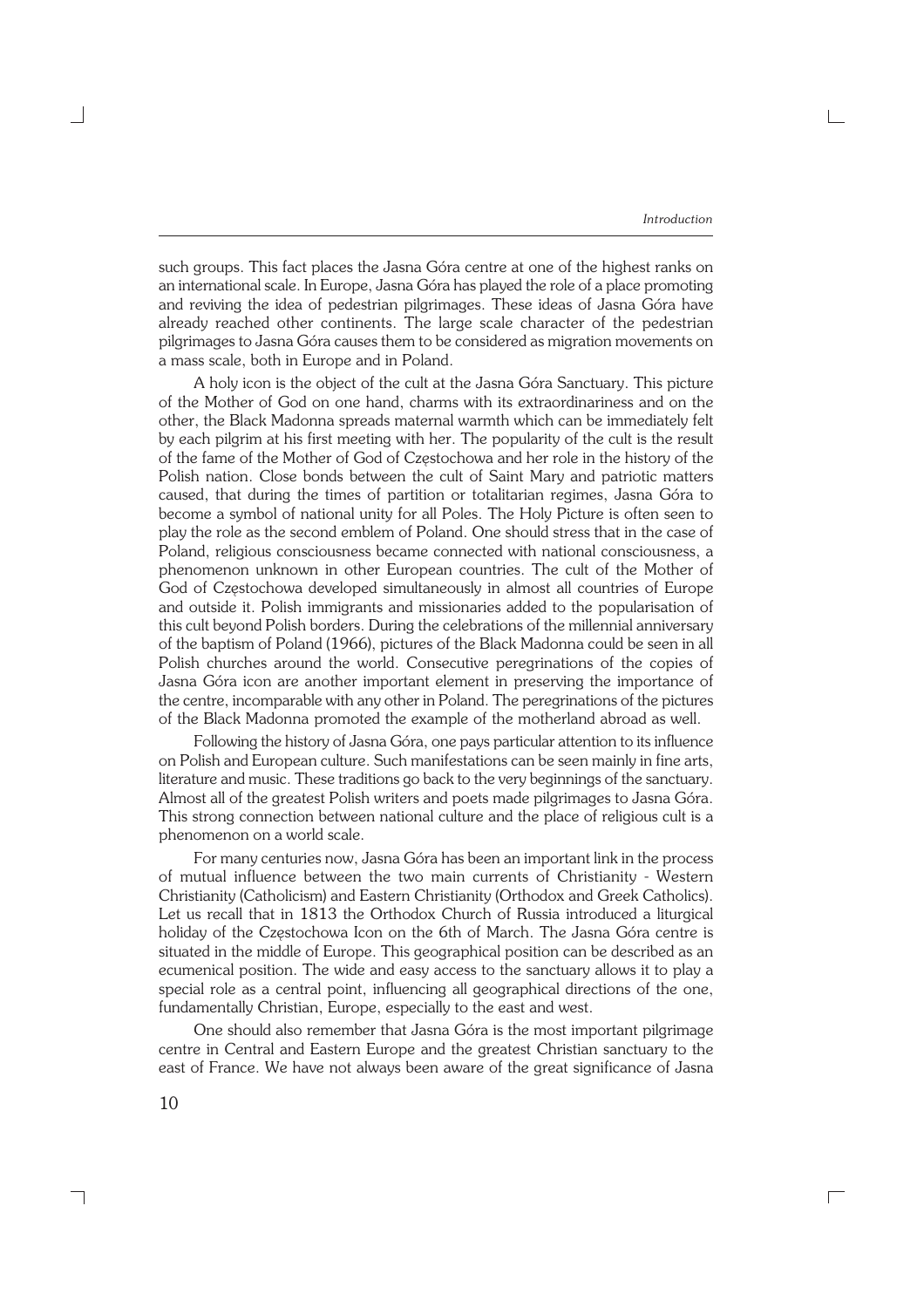## *Introduction*

┐

Góra. The task of this number of the periodical "*Peregrinus Cracoviensis*" is to show Poles and foreigners the unique role of the Jasna Góra centre. It is entirely devoted to Jasna Góra as a world centre of pilgrimages. It is rather surprising that, despite a six hundred year tradition of pilgrimages to the sanctuary, thus far no works dealing with the "*phenomenon of Jasna Góra*" in its international aspect have been published.<sup>1</sup> With this publication we desire to fill in this gap, at least in part.

The present issue of "*Peregrinus Cracoviensis* " is the second publication devoted entirely to one particular sanctuary. The first was published in 1995 and devoted to Kalwaria Zebrzydowska (*Kalwaria Zebrzydowska: Its Past, Present and Future as a Pilgrimage Centre*) 2 . This volume is connected with Jasna Góra. In this way the two greatest and most important centres of the Marian Cult in Poland are described monographically by a group of outstanding specialists. We are happy that "The Jasna Góra number" will be published just before the opening of The 12th International Mariological Congress, which for the first time is being held in this part of Europe.

The authors of our publication are either Pauline Fathers or academic teachers of Jagiellonian University. This fact has symbolic meaning for me and I see it as a spontaneous declaration of the renewal of traditional bonds between Jasna Góra and our Alma Mater. The symbolism of this publication results, first of all, from the fact that it will be published immediately before the 600th anniversary of the restoration of Jagiellonian University (in the year 2000). The restoration was possible thanks to Queen Jadwiga's (Hedwig) personal involvement at the papal court in Avignon and the fact that she bequeathed her jewellery to the Alma Mater. Let us recall that a few years before, at the initiative of the same queen Jasna Góra became a royal foundation. In 1393 King Władysław Jagiełło (Ladislaus Jagiello), fulfilling the request of his wife, validated the foundation of Prince Władysław Opolczyk and increased the payments order to "*simplify the redemption of Ourselves and Our beloved wif* " 3 . Thanks to Queen Jadwiga, the Faculty of Theology was opened at the University in 1397. Thus traditionally the relations between the sanctuary and Jagiellonian University (also Cracow in general) have always been close. Let us recall that Grzegorz from Sambor, the author of the first known poem about Jasna Góra and Częstochowa ("Censtochova", 1568) was a professor of the Cracow Academy (precursor of the university), while Szymon Starowolski, a propagator of the cult of the Black Madonna, was its student. In modern times these bonds have become even closer. This is thanks to the Holy Father John Paul II who joined, as if with a clasp, these bonds of many centuries between Jasna Góra and the University. The Most Outstanding alumnus of the University, the last assistant professor of the Faculty of Theology before its closing by the Communist authorities in 1954, the holder of an honorary doctorate of the Cracovian Alma Mater (1983), is at the same time the Most Dignified Pilgrim to Jasna Góra. Let us not forget that Karol Wojtyła came here as a child*,* then as a student of Jagiellonian University (as a member of secret academic pilgrimages during the Second World War), then as a

 $\Box$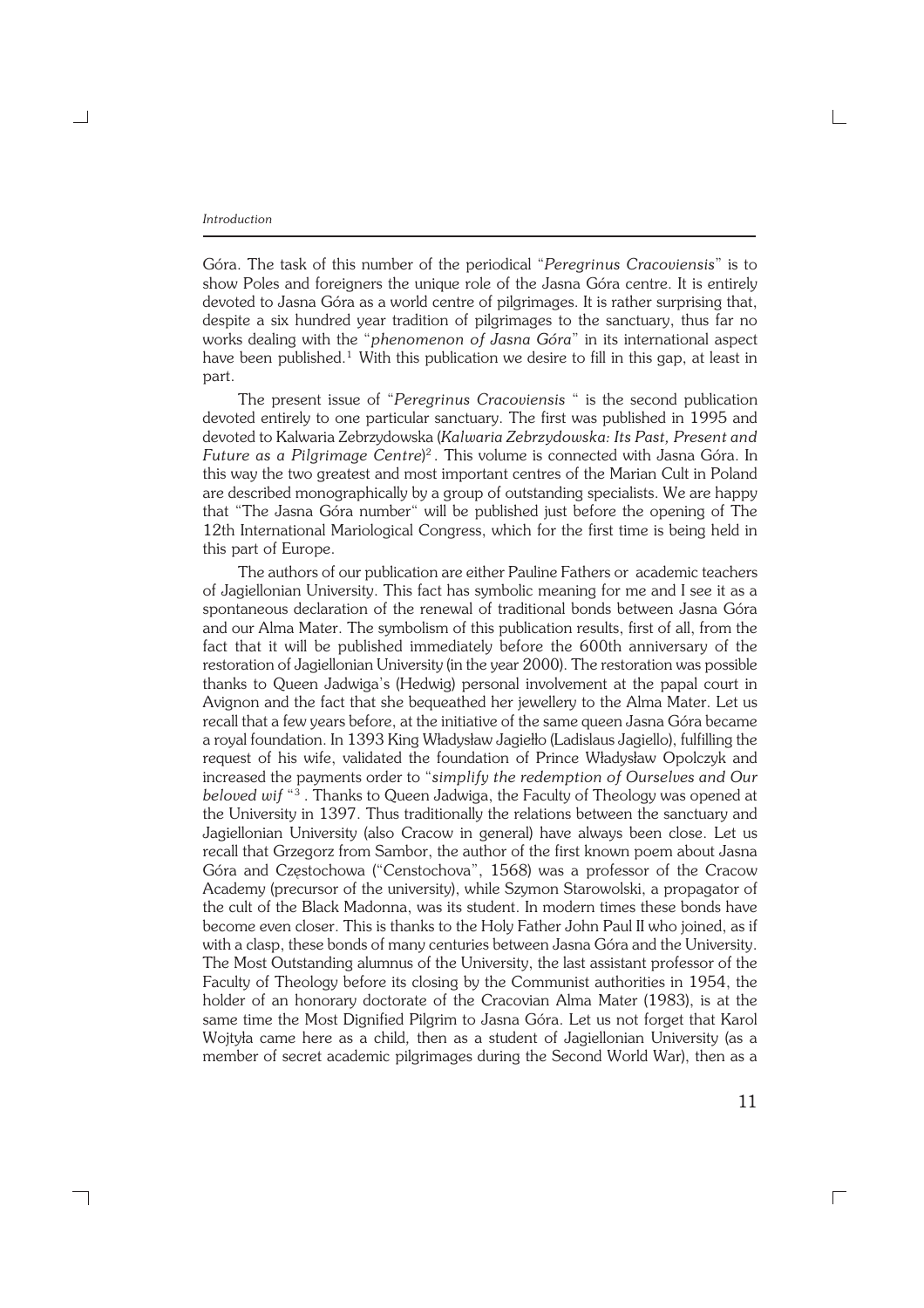$\Box$ 

priest, bishop, cardinal, and pope. After he had been elected Pope he said to Cardinal Stefan Wyszyński: "*there would not be a Polish Pope in St. Peter's capital if there had not been Jasna Góra*" 4 . After obtaining his honorary doctorate he stressed his close bonds with the University, repeating several times the words: "*My Alma Mater"* and turning the listeners attention to the great role of Jagiellonian University "*in the history of Poland and in the history of Polish, European and world culture. Once again I want to thank Jagiellonian University for being my Alma Mater. I want to stay forever united and in solidarity with everything with which your Institution is engaged, for the sake of Polish culture and for the well−being of the Nation and humanity*" 5 . We hope that this short reminder of the common relations between Jasna Góra and Jagiellonian University through the person of John Paul II will inspire scholars to undertake studies of this fascinating problem.

The idea of preparing a number of "*Peregrinus Cracoviensis*", devoted to Jasna Góra as an international centre of pilgrimages originated late 1995 − early 1996. The initiative originated simultaneously at Jasna Góra and at the Geography Institute of Jagiellonian University. The decision was made to prepare, in addition a Polish version, an English version (e.g. for the use of foreign guests of the Congress). I am particularly grateful to all the Pauline Fathers. Were it not for their kindness and help, this work would probably never have been published. The assistance of the Paulines concerned both intrinsic and technical matters. And above all, they financed the cost of printing. I address my special thanks to the Superiors of the Monastery and the Jasna Góra Sanctuary past and present; that is to Generals Jan Nalaskowski OSPPE and Stanisław Turek OSPPE and Priors Szcze− pan Kośnik OSPPE and Izydor Matuszewski OSPPE, also Fathers: Zachariasz S.Jabłoński, Jan Golonka, Kazimierz Maniecki, Jan Pach, and the editorial staff of the "*Jasna Góra*" monthly who were of incredible help to me. Heartfelt thanks to all of them!

I would also like to thank Brother Andrzej Kryński FSC, Rector Magnificus of The College of Foreign Languages and Economics in Częstochowa, for his participa− tion in many discussions concerning the future shape of this publication.

The authorities of Jagiellonian University were also very friendly to us. Professor Doctor Aleksander Koj, Rector Magnificus of the University honoured us with his foreword. A Vice−Rector of the University, Professor Doctor Franciszek Ziejka wrote one of the most important texts of this volume. We find it a great honour to obtain the consent of the University authorities to use the symbol of the Jagiellonian Univer− sity on the title page .

I was moved by the friendliness of Father Pious Bełch OP from the Sanctuary in Borek Stary who gave his consent to publish a unique map of Saint Mary Sanctuar− ies from the year 1937.

I deeply appreciate the help of my closest co−workers, especially Mr. Marian Drążek, technical editor. His editorial experience and an excellent, almost perfect knowledge of modern equipment resulted in the creation of this wonderful publica− tion. I would like to thank Mrs. Elżbieta Bilska who spent many hours editing the texts and preparing them for publication. Also words of thanks to Mrs. Alicja Mar−

┑